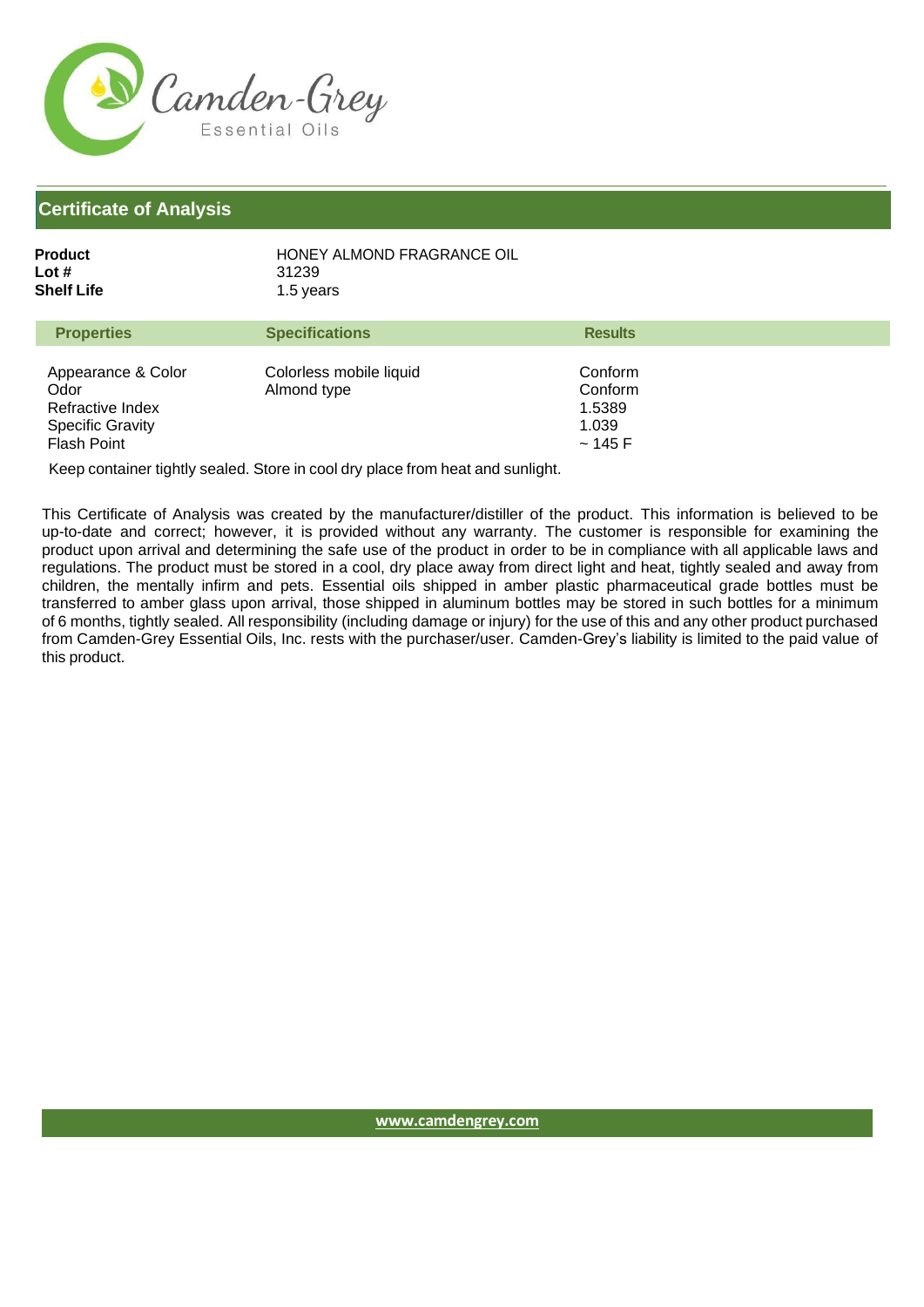

## **Certificate of Analysis**

| Product    | HONEY ALMOND FRAGRANCE OIL |
|------------|----------------------------|
| Lot #      | 22351                      |
| Shelf Life | 1.5 years                  |

| <b>Properties</b>                                                  |                                        | <b>Results</b>                        |
|--------------------------------------------------------------------|----------------------------------------|---------------------------------------|
| Appearance & Color<br>Odor<br>Refractive Index<br>Specific Gravity | Colorless mobile liquid<br>Almond type | Conform<br>Conform<br>1.5389<br>1.039 |
| <b>Flash Point</b>                                                 |                                        | $\sim$ 145 F                          |

Keep container tightly sealed. Store in cool dry place from heat and sunlight.

This Certificate of Analysis was created by the manufacturer/distiller of the product. This information is believed to be up-to-date and correct; however, it is provided without any warranty. The customer is responsible for examining the product upon arrival and determining the safe use of the product in order to be in compliance with all applicable laws and regulations. The product must be stored in a cool, dry place away from direct light and heat, tightly sealed and away from children, the mentally infirm and pets. Essential oils shipped in amber plastic pharmaceutical grade bottles must be transferred to amber glass upon arrival, those shipped in aluminum bottles may be stored in such bottles for a minimum of 6 months, tightly sealed. All responsibility (including damage or injury) for the use of this and any other product purchased from Camden-Grey Essential Oils, Inc. rests with the purchaser/user. Camden-Grey's liability is limited to the paid value of this product.